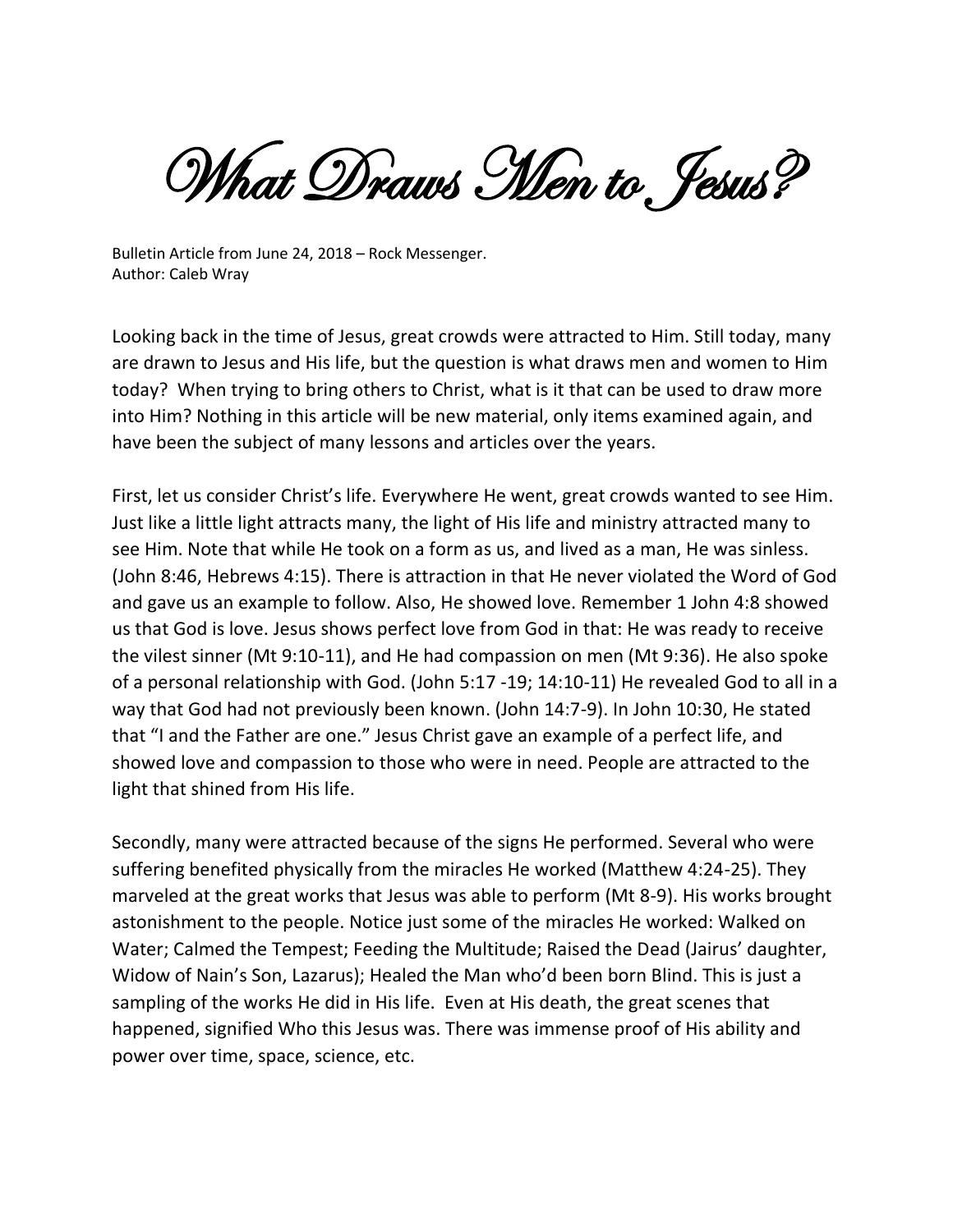Thirdly, many came to see Him because of His teaching. It was a contrast to that of the Jewish leaders. (Mt. 7:28-29) The teaching attracted many to come and learn. He taught in parables (Matthew 13) which were easy to remember and provided great depth to their life if they learned the lesson. His words signified a pure life and a right heart that attracted those desiring to live with an honest heart. Jesus did not teach one way and live another. He lived out all of His teachings in His life and was a model and beacon to any wishing to live life the right way.

Fourthly, we ourselves are attracted to Jesus due to the passion we have from His death. He died innocent of the charges brought against Him. He willingly submitted Himself to death that others might live. He hung between two transgressors of the law that the plan of God may be fulfilled. When we look at the agony of Him in Gethsemane that He suffered for **us** it moves us. (Mt. 26); When we understand the unjust trial He endured for us and the mockery and desertion He faced from His companions for **us** it should move us. When we see His scourging and crucifixion and how the perfect Lamb was slain, it should move us to Him because He died upon the tree for **ME.**

People are attracted to Jesus because He conquered death. Just as was foretold, Jesus raised from the dead on the third day. He alone is the solution for each of us when faced with the fear of death. He calls people to Him that they too might have the hope of eternity with God when this life is over. He is qualified to speak about eternal life because He is the one who has overcome death. People are attracted to Him, because in Him we can escape the fear of death.

Lastly, people are attracted to Jesus because He holds the words of eternal life. Many want to know how to inherit eternal life. (Mt 19:16) People still want to come to Him that they too might be able to live eternally with Him. The conditions are laid out in the Bible and are simple. One must have faith & belief in Jesus Christ and the Word of God. (John 8:24). One must no longer wish to live as their former self, but rather repent of that life and want to live in Christ. (Luke 13:3) That same one must confess Jesus as the Son of God, the one in Whom there is salvation (Matthew 10:32). One must go down in the watery grave, that they might be united with Him in a similar way (John 3:3, Romans 6). That one then who has fulfilled all of this is charged to live faithfully before the Lord. (Matthew 24:13)

Remember what Jesus said in John 12:32 — "And I, if I be lifted up from the earth, will draw all men unto Me." Jesus is the beacon of hope in this dark world. People search